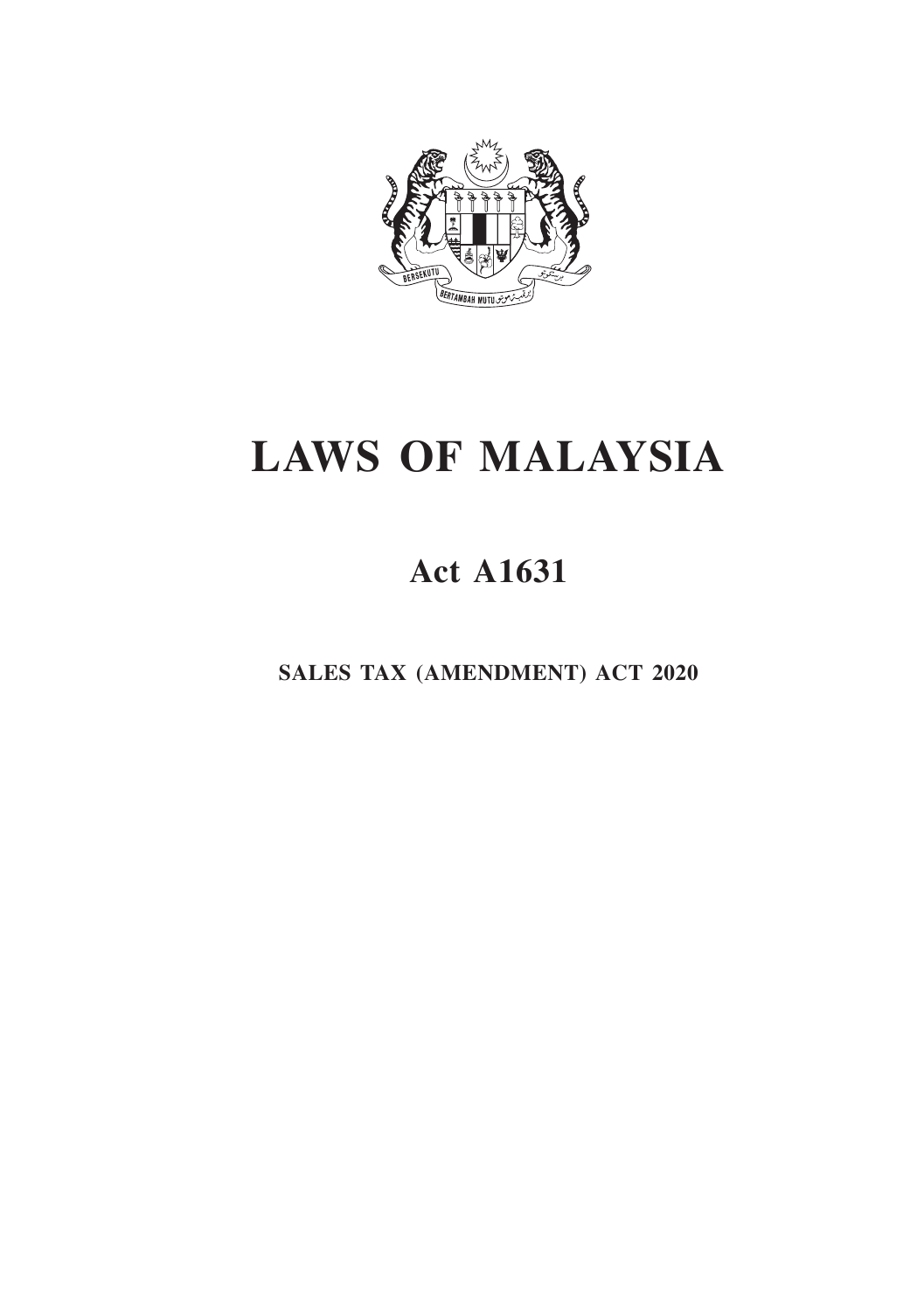| Date of Royal Assent                  | $\cdots$ |  | 31 December 2020 |  |
|---------------------------------------|----------|--|------------------|--|
| Date of publication in the<br>Gazette | $\cdots$ |  | 31 December 2020 |  |

**PERCETAKAN NASIONAL MALAYSIA BERHAD**<br>All rights reserved. No part of this publication may be reproduced, stored in a retrieval system or transmitted in any form or by any means<br>electronic, mechanical, photocopying, record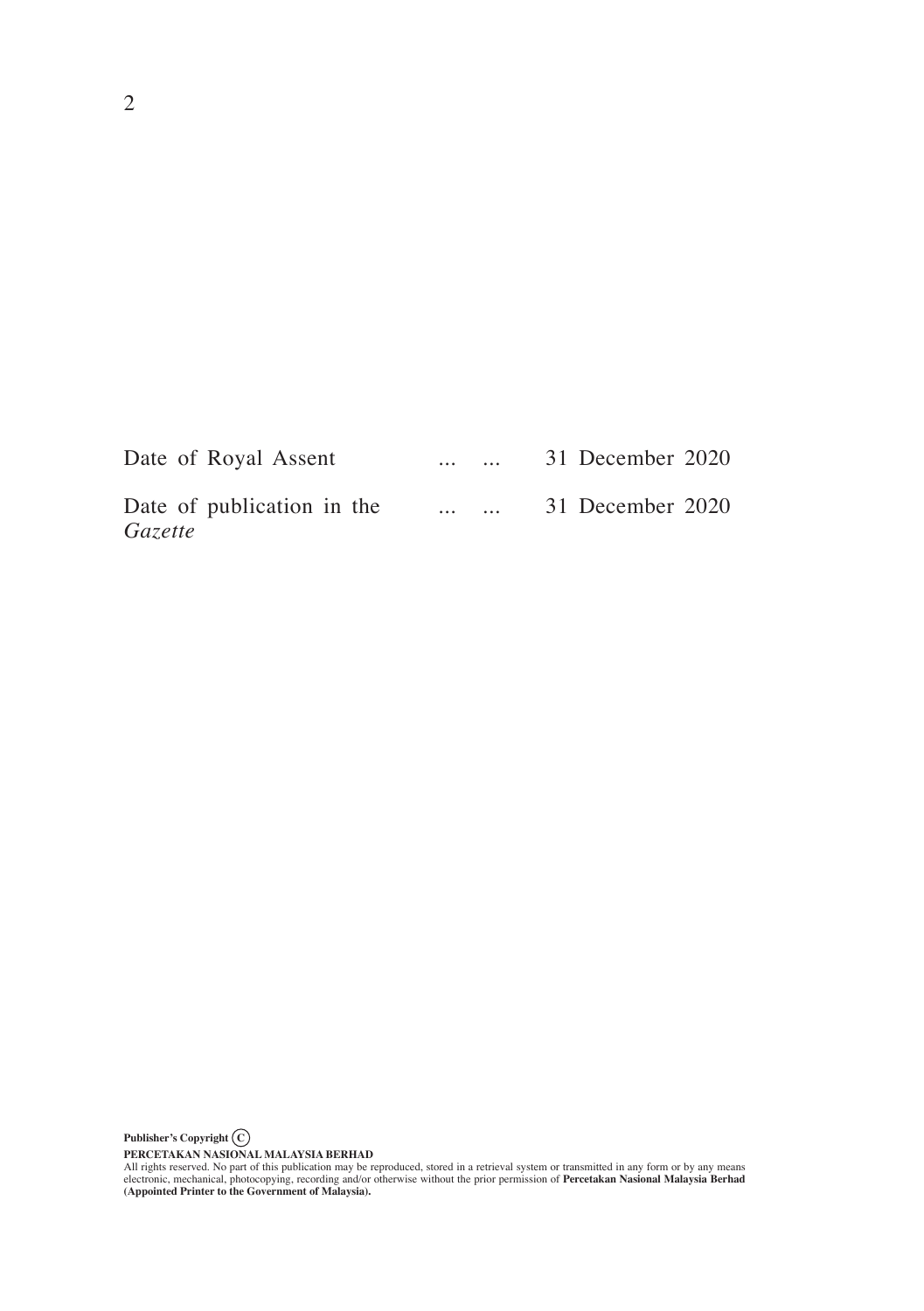# **LAWS OF MALAYSIA**

# **Act A1631**

#### **SALES TAX (AMENDMENT) ACT 2020**

An Act to amend the Sales Tax Act 2018.

 $[$ 

**ENACTED** by the Parliament of Malaysia as follows:

# **Short title and commencement**

**1.** (1) This Act may be cited as the Sales Tax (Amendment) Act 2020.

(2) This Act comes into operation on a date to be appointed by the Minister by notification in the *Gazette*.

# **Amendment of section 17**

**2.** The Sales Tax Act 2018 [*Act 806*], which is referred to as the "principal Act" in this Act, is amended in subsection 17(1) by substituting for the words "immediately succeeding" the words "immediately preceding".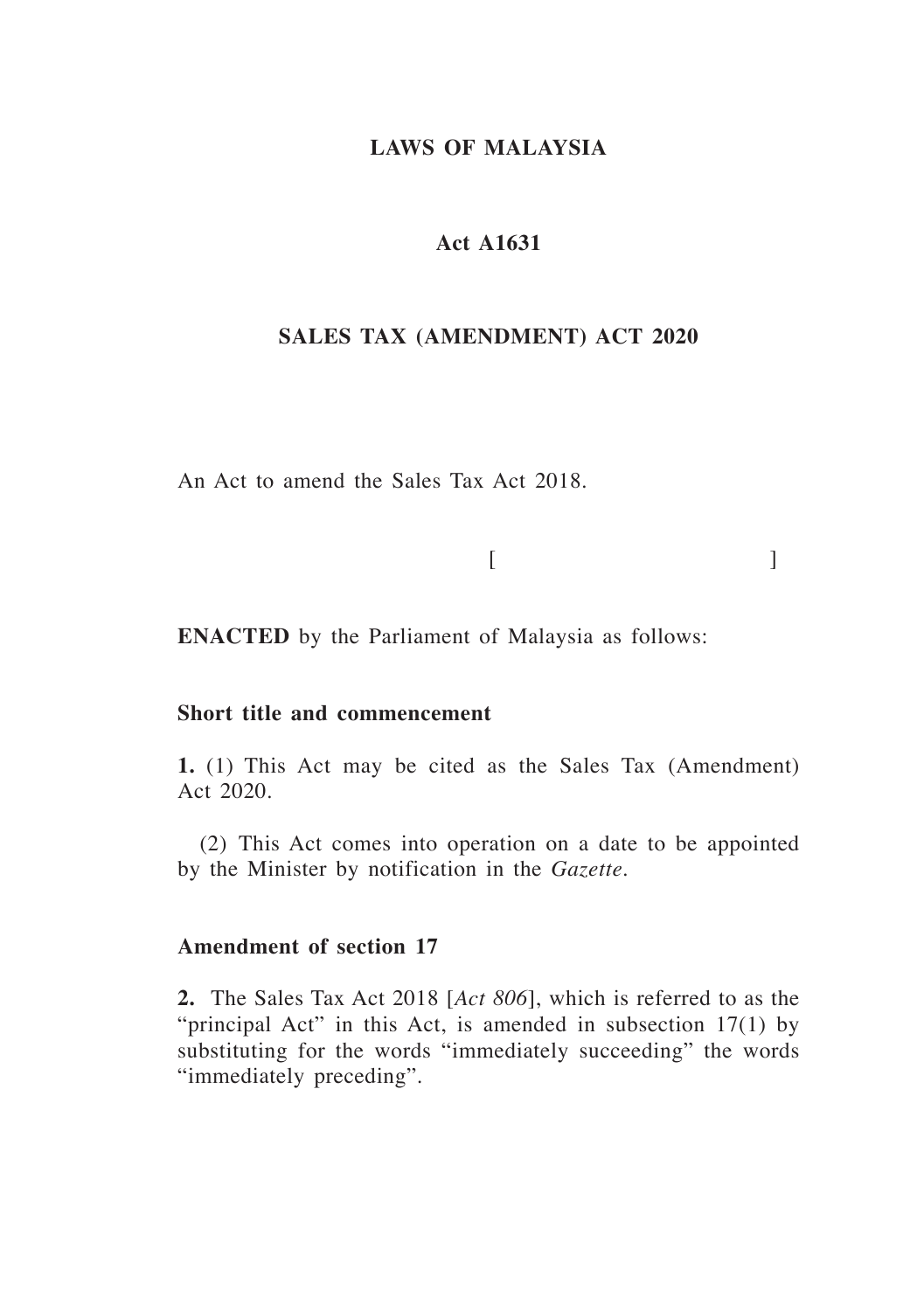## **Amendment of section 27**

**3.** Subsection 27(1) of the principal Act is amended by substituting for the words "subsection 26(9)" the words "subsection 26(8)".

## **Amendment of section 31**

**4.** Paragraph 31(1)(*b*) of the principal Act is amended by substituting for the words "subsection 26(9)" the words "subsection 26(8)".

#### **Amendment of section 32**

**5.** Subsection 32(2) of the principal Act is amended by substituting for the words "subsection 26(9)" the words "subsection 26(8)".

#### **New section 35<sup>a</sup>**

**6.** The principal Act is amended by inserting after section 35 the following section:

#### "**Refund by deduction of sales tax**

**35a**. (1) The Director General may direct any registered manufacturer to deduct the amount of refund against the amount of sales tax to be paid from his return under section 26 if the registered manufacturer has been granted refund of sales tax under paragraph 35(3)*(c)* or has made a deduction under section 23 or 41a.

(2) Where after the deduction has been made under subsection (1), there is any balance in the amount of the refund, the balance shall be refunded to the registered manufacturer by the Director General.

(3) Notwithstanding subsection (2), the Director General may withhold the whole or any part of any amount refundable under subsection (2) to be credited to any following or subsequent taxable period and the Director General shall treat the amount credited as payment or part payment received from the registered manufacturer.".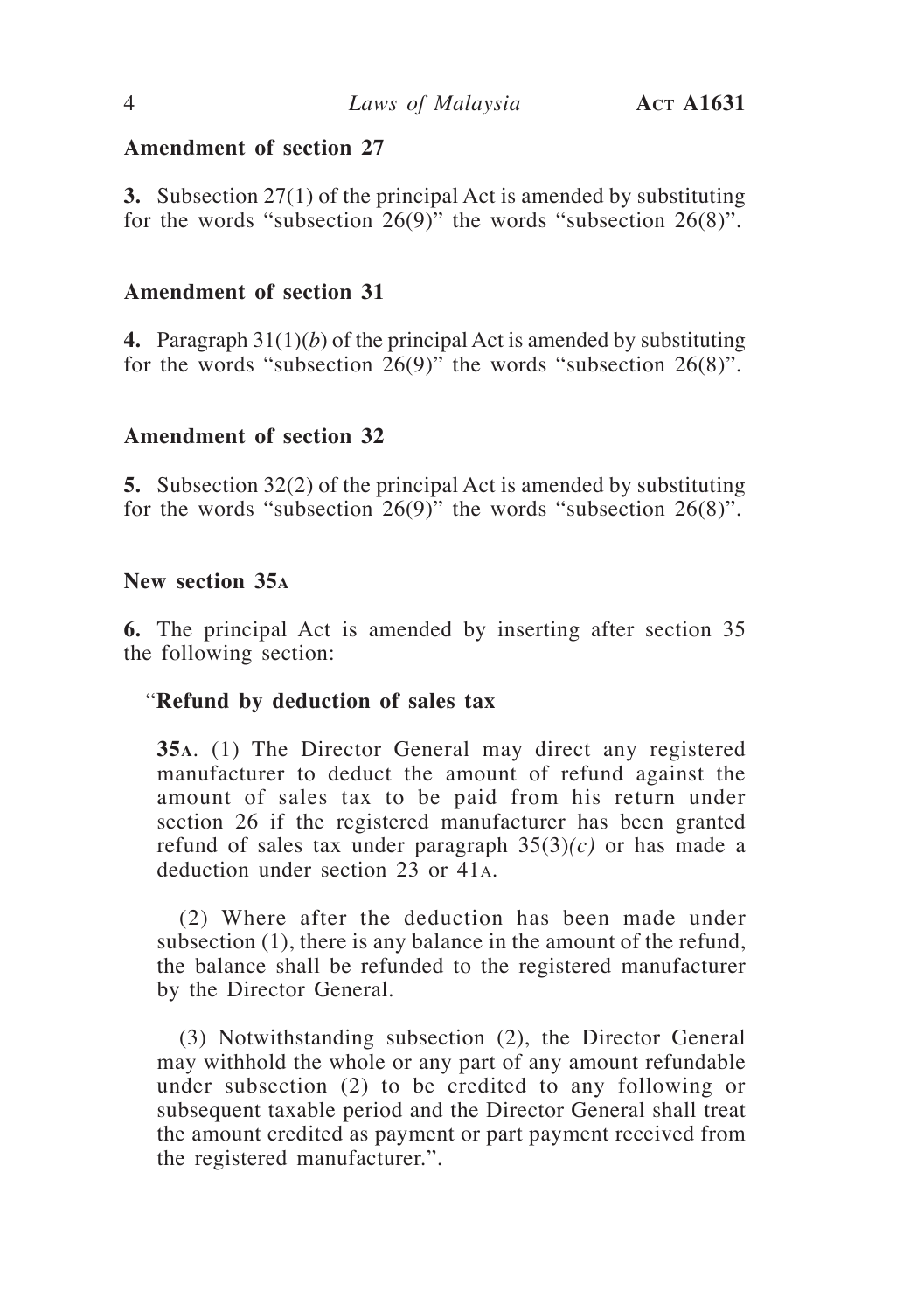# **Amendment of section 69**

**7.** Subsection 69(1) of the principal Act is amended by inserting after the word "place" the words "or premises".

#### **New section 69a**

**8.** The principal Act is amended by inserting after section 69 the following section:

#### "**Power to seal**

**69a.** (1) Where by reason of its nature, size or amount it is not practicable to remove any goods, documents, articles or things seized under this Act, a proper officer of sales tax may, by any means, seal the goods, documents, articles or things, or the places, premises, receptacles, packages or conveyances in which the goods, documents, articles or things are found.

(2) A person who, without lawful authority, breaks, tampers with or damages the seal referred to in subsection (1) or removes the goods, documents, articles, things, receptacles, packages or conveyances under seal, or attempts to do so, commits an offence and shall, on conviction, be liable to imprisonment for a term not exceeding five years or to a fine not exceeding one hundred thousand ringgit or to both.".

### **New section 72b**

**9.** The principal Act is amended by inserting after section 72<sup>a</sup> the following section:

#### "**Additional powers**

**72b**. (1) In addition to and without affecting the existing powers conferred under this Act, when escorting and guarding any person in custody, a proper officer of sales tax shall have all the powers of a police officer of the rank of Corporal and below and the powers of a prison officer of the rank of Sergeant and below under the Prison Act 1995 [*Act 537*].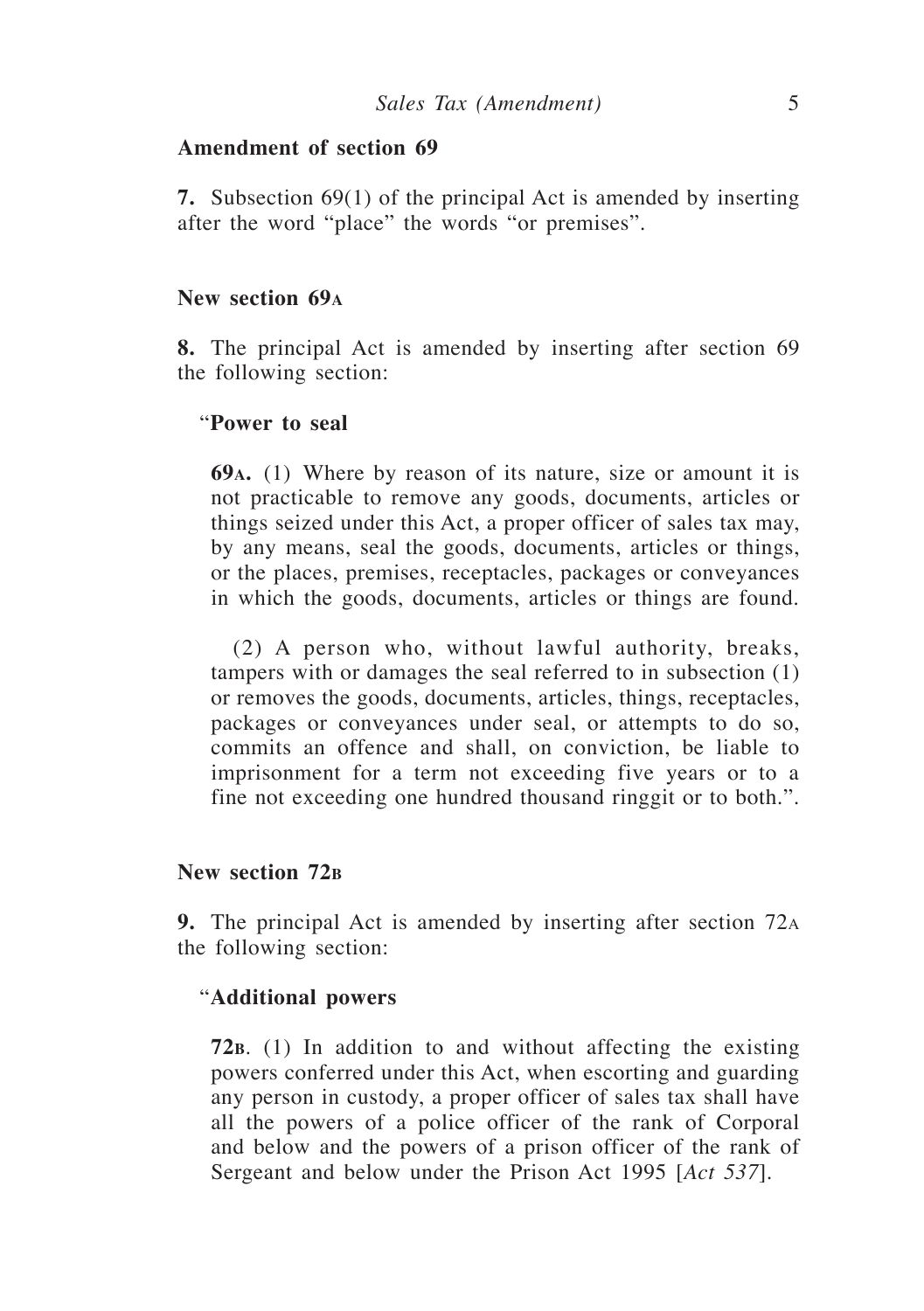- (2) For the purposes of this Act—
	- *(a)* where an order, a certificate or any other act is required to be given, issued or done by an officer in charge of a Police District under any written law, such order, certificate or act may be given, issued or done by a senior officer of sales tax, and for such purpose, the place where the order, certificate or act was given, issued or done shall be deemed to be a Police District under his charge; and
	- *(b)* a proper officer of sales tax shall have all the powers conferred on an officer in charge of a police station under any written law, and for such purpose the office of such officer shall be deemed to be a police station.".

#### **New section 74<sup>a</sup>**

**10.** The principal Act is amended by inserting after section 74 the following section:

#### "**Evidence of agent provocateur admissible**

**74a.** (1) Notwithstanding any rule of law or the provisions of this Act or any other written law to the contrary, no agent provocateur shall be presumed to be unworthy of credit by reason only of his having attempted to abet or abetted the commission of an offence by any person under this Act if the attempt to abet or abetment was for the sole purpose of securing evidence against such person.

(2) Notwithstanding any rule of law or the provisions of this Act or any other written law to the contrary, and that the agent provocateur is a police officer whatever his rank or an officer of sales tax, any statement, whether oral or in writing made to an agent provocateur by any person who subsequently is charged with an offence under this Act shall be admissible as evidence at his trial.".